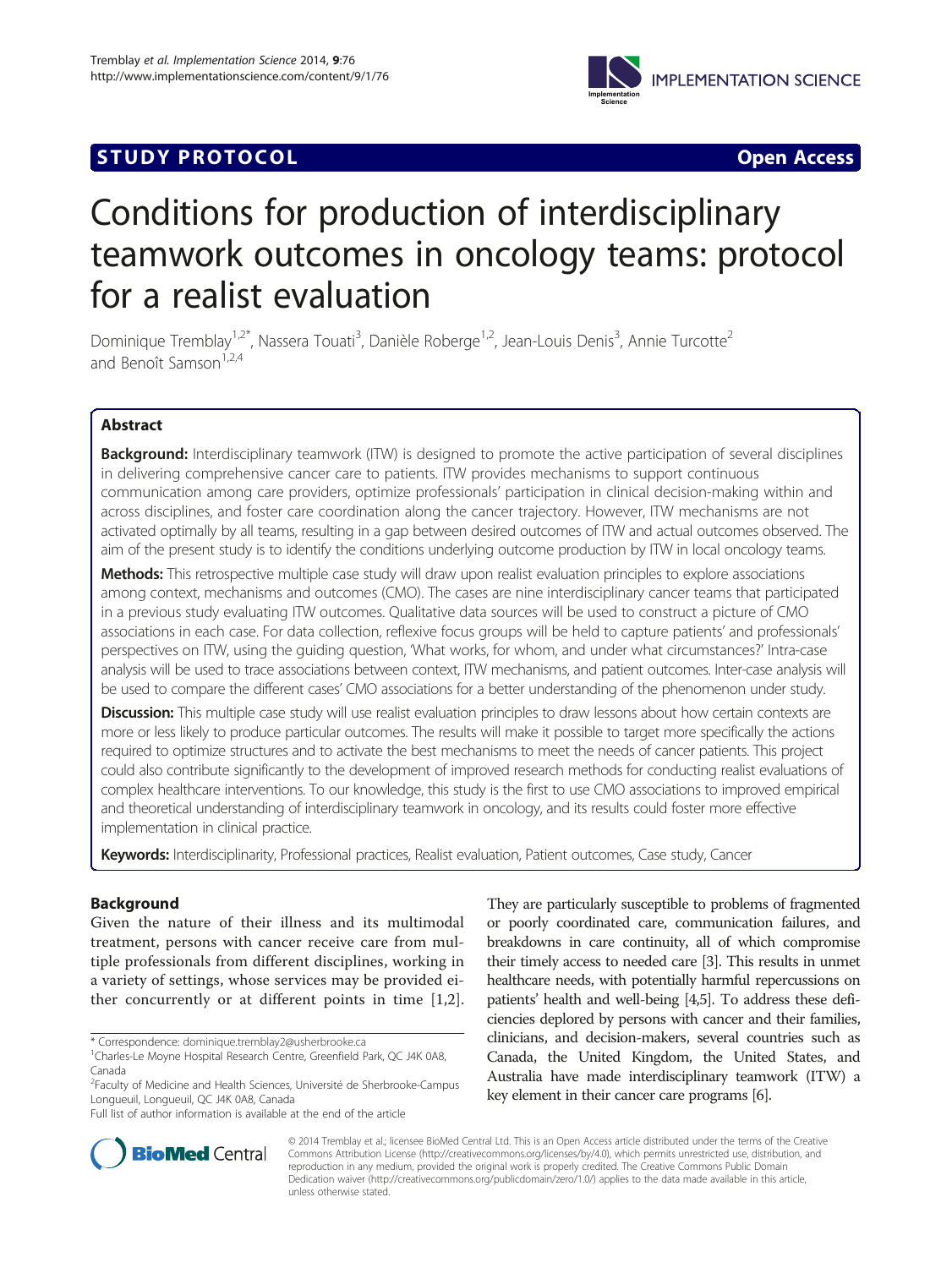#### Research opportunity

Quebec's more than eight million residents enjoy a system of universal access to healthcare. The Quebec Cancer Program (PQLC – Programme québécois de lutte contre le cancer), publicly launched in 1998, was intended particularly to remedy deficiencies in service organization that had negative impacts both on the response to patients' and families' needs and on the quality and efficiency of care [[7](#page-8-0)]. Since then, strategic plans have given priority to service reorganization, with a view to improving accessibility, continuity, person-centred care, and quality of care. This transformation has been supported by measures to promote better health services coordination and responsiveness. These include the creation of interdisciplinary teams in oncology outpatient clinics, the deployment of pivot nurses (also called nurse navigators in some parts of Canada), and the adoption of a person-centred approach [[8](#page-8-0)]. The principal investigator of the proposed study and several members of the research team have conducted extensive research on health services transformation [\[9-16\]](#page-8-0).

The PQLC, as other international cancer programs, supports the implementation of a strategy that would combine the efforts of all partners to produce the best possible response to the needs of persons with cancer. The PQLC's 2007 to 2012 policy priorities recommended focusing on certain areas of intervention. ITW was presented as a solution to address the complexity of care and services required to meet the needs of persons with cancer [[17](#page-8-0)].

Numerous efforts have been made and significant resources invested to encourage as many local oncology teams as possible to respond to these expectations. However, as we describe in greater detail below, the conclusions from evaluations of oncology care and services have clearly shown that ITW models vary from one team to another [[3,8,18](#page-8-0)], as do the expected impacts on the care experience [\[9\]](#page-8-0).

Generally speaking, studies on ITW (also called teamwork, collaborative practice, interprofessional practice) have concluded it produces benefits in terms of quality of patient care [[19-24\]](#page-8-0). A systematic review of the literature showed that better interprofessional and interorganizational collaboration could be associated with positive outcomes, both clinically (e.g., reduced mortality, shorter hospital stays, fewer readmissions) and in terms of patients' perceptions of their care experience (e.g., greater satisfaction, improved quality of life) [\[25\]](#page-8-0). However, in-depth critical analysis of the evidence provides a more nuanced assessment of the causal links between ITW and its effects on the care experience. The term 'care experience' refers to patients' perceptions regarding key aspects of oncology care and services, such as access to services, the quality of the response to their needs, and the effectiveness of care when they interact with service providers [\[26](#page-8-0)].

There are several reasons justifying the need for a more thorough study of the conditions underlying the

production of ITW outcomes as they relate to the care experience. First, the concept of interdisciplinary teamwork goes by several different names (e.g., multidisciplinarity, interdisciplinary teamwork, collaborative practice, interprofessional collaboration), which are used interchangeably but for which there are subtle differences of definition [[27,28\]](#page-8-0). Because the subject being examined is not clearly defined and varies from one study to another, the result is a non-homogeneous body of knowledge from which it would seem rash to draw general conclusions on ITW outcomes for patients. Second, most of the instruments used in these studies to measure ITW focus on collaboration between physicians and nurses, whereas the outcomes may be different for teams with a more diverse professional composition [\[29\]](#page-8-0), as is usually the case in oncology teams in Quebec. Third, some conclusions regarding outcomes related to ITW are also drawn from studies having to do with cancer therapy review committees ('tumour boards') [[30,31\]](#page-8-0), or else with interdisciplinary teams of specialist physicians (oncologists, pathologists, internists, surgeons) [[32](#page-8-0)]. These teams focus on treatment options according to the model of consultation among physicians in different specialties rather than on comprehensive management of the continuum of care based on a whole-person care practice model [\[33\]](#page-8-0). Consequently, the outcomes measured in the participants in these studies have to do only with cancer treatments, rather than with the full experience of care including treatments, as envisioned by the PQLC. Finally, most of these studies provide very little information on the characteristics of the teams and their operational models, whereas ITW is known to be context-dependent [[34](#page-8-0)]. One common conclusion emerges from the literature review, which is that, regardless of the type of interdisciplinary team considered, the mechanisms by which ITW produces specific outcomes in oncology, as they emerge in natural settings, are currently receiving very little research attention and are poorly understood [\[25\]](#page-8-0).

The proposed study will build upon a quasi-experimental study recently conducted in nine Quebec hospitals with 1,379 patients (referred to as Study 1 in this proposal). The results of that study revealed significant differences in certain ITW outcomes for patients according to the level of interdisciplinarity (high vs. low) in local teams [\[9\]](#page-8-0). These differences had to do with the time elapsed before accessing a pivot nurse, the ability to contact the team when a need arose, the possibility of being seen when there is a deterioration in health status, the response to overall needs, assistance and involvement with care decisions, and feelings of anxiety and distress. Using multivariate regression analysis, Study 1 also revealed that individual factors (e.g. male gender, age 70 years and over, lower education level, positive perception of one's health status) and organizational factors (e.g. receiving care from a team consisting of eight different professionals or fewer, receiving care in a rural-area clinic)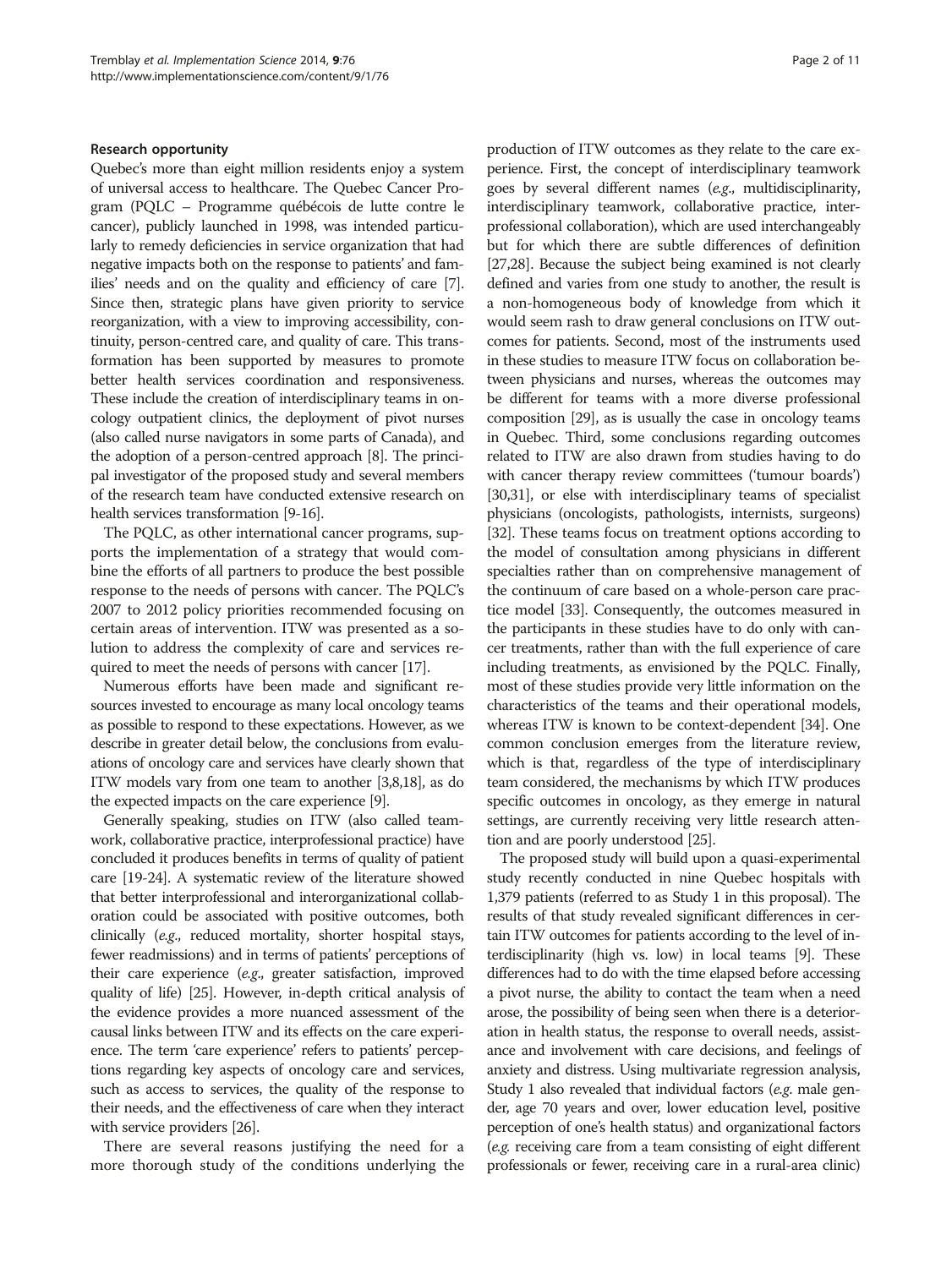were associated with a more positive patient care experience. These results confirm that certain teams in Quebec manage to produce some of the desired outcomes of ITW, while others are less successful. However, given its quasiexperimental design [[10](#page-8-0)], Study 1 was not able to capture the factors and sequencing of processes that would explain the variations in outcomes. Given the current lack of knowledge, the results of Study 1, and the efforts being made to promote and support ITW in local oncology teams in Quebec, it is becoming imperative to better understand the mechanisms by which outcomes are produced, by whom, for what groups of patients, and in what contexts.

The aim of the present study is to map out the conditions for the production of ITW outcomes in local oncology clinics in Quebec. More specifically, the objectives are: a) to identify the most critical contextual factors and mechanisms associated with production of ITW patient outcomes; b) to determine the synergetic or antagonistic influences of contextual factors and mechanisms on the production of ITW patient outcomes; and c) to explore the occurrence of unanticipated ITW mechanisms and patient outcomes.

#### ITW in oncology teams: intervention theory

Intervention theory refers to how the actors involved conceive of ITW in oncology teams, its functioning and its outcomes, as proposed by the PQLC. As part of the PQLC's implementation, all local oncology teams in Quebec are expected to become involved in optimizing their ITW [[11,12,17\]](#page-8-0). The aim is to ensure equity of access, without undue delays, to good-quality and safe care all along the cancer care continuum, from the first suspicion of illness to the period of survival or family bereavement, encompassing the entire period of active treatment and palliative care. ITW is a means of responding to complex and changing needs (of patients, families, and populations) by providing customized care centred on the whole person, at the right time, by the most appropriate professional, who is part of an oncology team. ITW relies on 'synergy among practitioners  $(1 + 1 = 3)$ ' in a context of scarce resources, where the contributions of all professionals need to be optimized [[13,17\]](#page-8-0). Additional file [1](#page-7-0) contains more details for describing the intervention (ITW in oncology teams) in order to improve the completeness of reporting and ultimately the transferability of the study results.

## ITW in clinical teams: patient outcomes

In addition to the outcomes targeted by the PQLC, there are a number of other potential ITW outcomes identified in the literature. Despite the previously mentioned conceptual nuances characterizing the various terms applied to ITW, for the purposes of the following literature review we have adopted a pragmatic approach in which we consider them to be similar.

Overall, several studies have shown that ITW is associated with benefits for persons with chronic illnesses [[14](#page-8-0)-[16,35](#page-8-0)]. The results cover a wide range of observed outcomes, such as fewer clinical errors, complications, and hospitalizations, and shorter lengths of stay [[36](#page-8-0)-[39](#page-9-0)]. Various studies also report positive impacts of ITW on patients' and families'satisfaction with services [\[40](#page-9-0),[41](#page-9-0)], maintenance of functional capacity [\[40,42-44\]](#page-9-0), compliance with treatment [[44](#page-9-0)], greater accessibility to care, improved capacity for self-care, and healthy living habits, [[43](#page-9-0)], healthpromoting behaviours [[43\]](#page-9-0), and perceptions of better quality of care [[45](#page-9-0)]. According to Schmitt and colleagues [[43](#page-9-0)], ITW produces positive outcomes because it fosters a whole-person approach to the management of care. Other authors have associated positive outcomes with improved mechanisms for communication among professionals, who are increasingly working together toward a common goal [[46](#page-9-0)]. However, there is no evidence that these benefits observed in other clienteles are transferable to patients with cancer. We also did not find any negative patient outcomes associated with ITW.

More specifically in oncology, a study in the United Kingdom explored the care experience of adolescents with cancer who were treated by an interdisciplinary team [[47](#page-9-0)]. One conclusion of that qualitative study was that ITW in dedicated and specialized teams is a key element in creating a care environment that is responsive to the complex needs of this clientele. More recently, a study in a hospital in Spain showed that a higher level of ITW in the oncology care units was significantly associated with better pain management, higher levels of satisfaction among patients, and reduced uncertainty related to their illness [\[35](#page-8-0)]. That same study concluded that the intensity of collaboration had no impact on length of hospital stay. Our own work in Study 1 showed that ITW outcomes varied from one team to another. In some teams, the results confirmed our initial hypothesis of positive covariance between ITW level and the scope of effects for patients, i.e., that higher ITW levels would be accompanied by more positive patient perceptions of its effects on their experience. However, we found that, for certain aspects of the care experience, teams with lower ITW levels obtained results that were just as positive as those with higher ITW levels. Our results also showed that teams with a high level of ITW achieved outcomes that were less substantial than expected. While it is not clear why or how, it appears there may be one or more intermediate factors acting as moderator or mediator in the relationship between ITW and patient outcomes.

We should also point out that our results align with the conclusions of other authors regarding the need for further studies to better understand the links between ITW and its effects on quality of care. A recent review of the literature on ITW in oncology [[33](#page-8-0)] reached the same conclusion as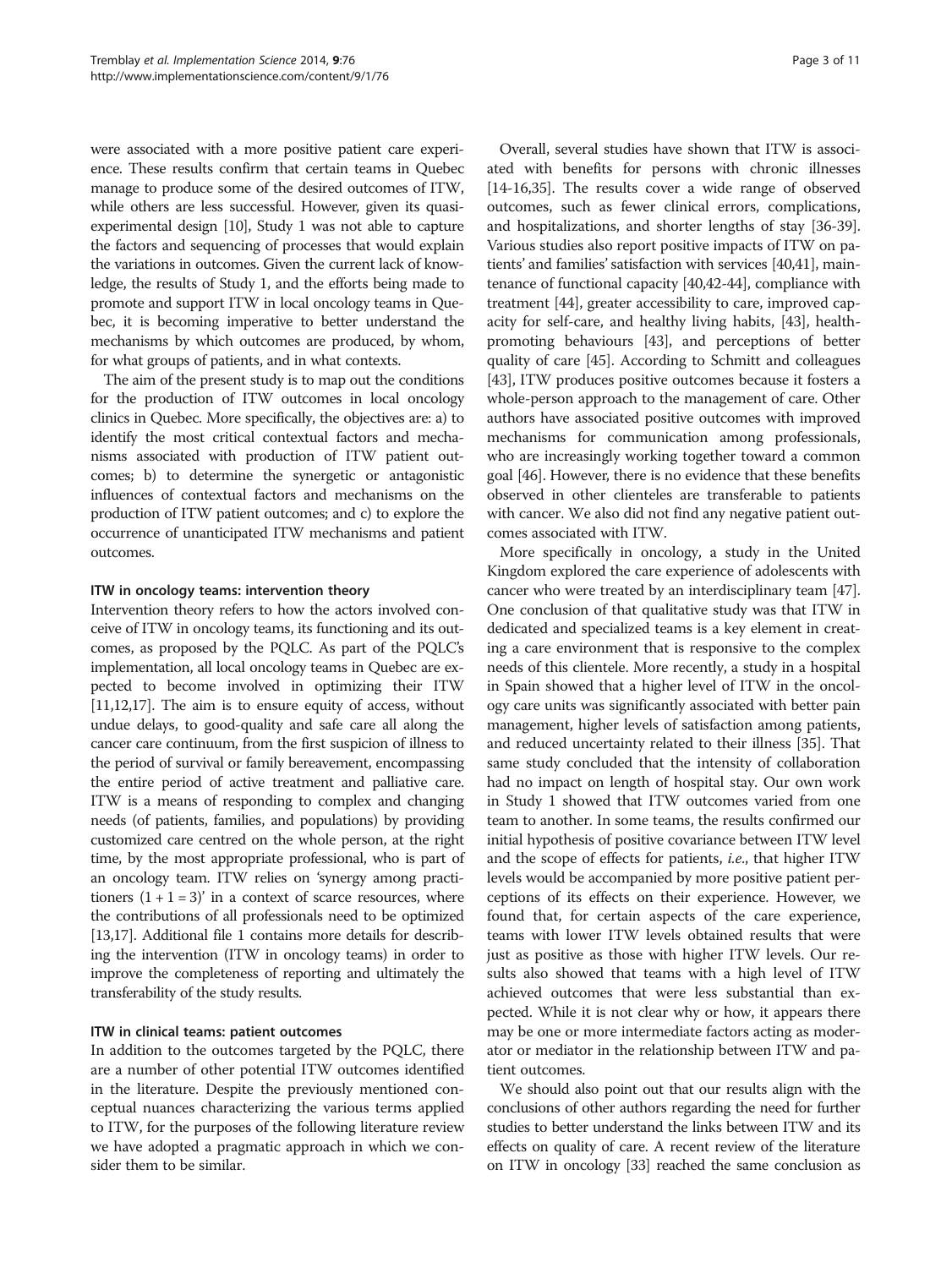Lemieux-Charles and colleagues in 2006 [\[23\]](#page-8-0), which was that studies establishing links between quality of team functioning and clinical effectiveness are few and far between, and offer inconsistent results. Some authors have criticized scientific journals' tendency to publish only studies showing positive results of ITW [\[34](#page-8-0)], which constitutes a publication bias; they note the real absence of studies that observed either no effects or negative effects of ITW. According to these authors, this bias has meant that ITW is becoming a standard that is less and less subject to critical analysis. They also point out that many literature reviews on ITW in care teams have concluded that outcomes are positive without having evaluated the quality of the studies. Assessing the quality of the studies might reveal that the outcomes are less robust than is generally thought. There is also evidence that intra- and interprofessional collaborative practice is a best practice associated with credible patient outcomes [\[24\]](#page-8-0). Thus, given its nature and its effects, ITW can be approached as a complex intervention. According to the Medical Research Council, a complex intervention is characterized by several interdependent components, involves the practices of several actors in the healthcare system, and produces a variety of effects whose nature and scope can vary depending on the context [[48](#page-9-0)]. Several authors agree that exploring these interventions more deeply presents very particular conceptual and methodological challenges [\[49-51\]](#page-9-0).

## ITW in oncology teams: the challenges of evaluating complex interventions

The 'realistic evaluation' approach developed by Pawson and Tilley [\[52\]](#page-9-0) is recognized as being useful for studying complex interventions when the aim is to go beyond determining whether an intervention is effective or not, and instead to explain how and why it is effective, under what conditions, and for which groups of patients. To be a 'realistic evaluation, the approach must be able to capture the contextualized action mechanisms at work in the relationship between an intervention and its effects, and to identify how these mechanisms are activated (or not). A mechanism refers to all 'underlying entities, processes, or structures which operate in particular contexts to generate outcomes of interest' [\[53\]](#page-9-0). Realistic evaluation is based on the theory: intervention context  $(C)$  + mechanism  $(M)$  = outcome (O), analyzed using a configurational approach. CMO configurations serve as a structure to identify what works (or not), how, by whom, with whom, for whom, and in what context. This theory is appropriate to guide our study because it links the conditions of production  $(C + M)$ and the outcomes (O) of an intervention according to a structured evaluation approach to what is actually happening in natural environments. It offers the possibility of deepening our understanding of ITW outcomes in oncology by identifying the synergetic or antagonistic effects in

these associations among various contextual factors and action mechanisms that either foster or hinder the production of outcomes (Objectives 1 and 2 of the present study). The realistic evaluation approach is a pragmatic alternative to the experimental paradigm, given the impossibility of controlling complex interventions in natural environments, such as ITW [\[54\]](#page-9-0). Realistic evaluation thus offers a systematic investigative structure with two key advantages: it can take into account a multiplicity of variables and their relationships implied in the production of an intervention's outcomes; and it can be used, at the same time, to minimize this complexity by modelling the relationships based on configurations of the three main dimensions: context–mechanisms–outcomes; both of these advantages facilitate the investigation and support potential action by users of the study's results. Thus, contextual factors are considered not as variables to be controlled, as would be the case in experimental studies, but rather as intrinsic components of the phenomenon under study.

In addition to these theoretical foundations, realistic evaluation provides five key principles to consider in the research process: a) stakeholder participation in a study is required to understand – realistically – CMO configurations; b) mechanisms are theories developed based on propositions that 'if things work this way in a given context, these will be the results'; c) CMO configurations may be established at the start, but they will be refined throughout the course of the study; d) causal links are generated as the study unfolds by determining how the variables are associated, rather than simply by measuring the correlation between a variable and a given outcome (as was done in Study 1); and e) the expected outcomes of an intervention are never guaranteed because of the central role played by the context [\[54,55\]](#page-9-0). These realistic evaluation principles suggest that the first thing to do is to target the mechanisms that are likely to be active in the phenomenon before starting the study. In the following sections, realistic evaluation concepts are used to identify the contextual factors and mechanisms that are potentially involved in the production of ITW outcomes.

## ITW in oncology teams: contextual factors

Those researchers who have a critical approach to ITW agree on the importance of context in explaining its variations. Context refers to the immediate and more distant environments whose structural characteristics shape care delivery [[56](#page-9-0)]. As such, it is important to analyze context dynamically. Several contextual factors can contribute to the effectiveness of teams' functioning [[23](#page-8-0)[,57,58\]](#page-9-0). These factors fall into three groups defined according to decision-making levels in the health system. The first group is at the practice (micro) level and encompasses the characteristics of professionals (e.g., profession, training, experience, leadership), patients' clinical and sociodemographic characteristics (e.g.,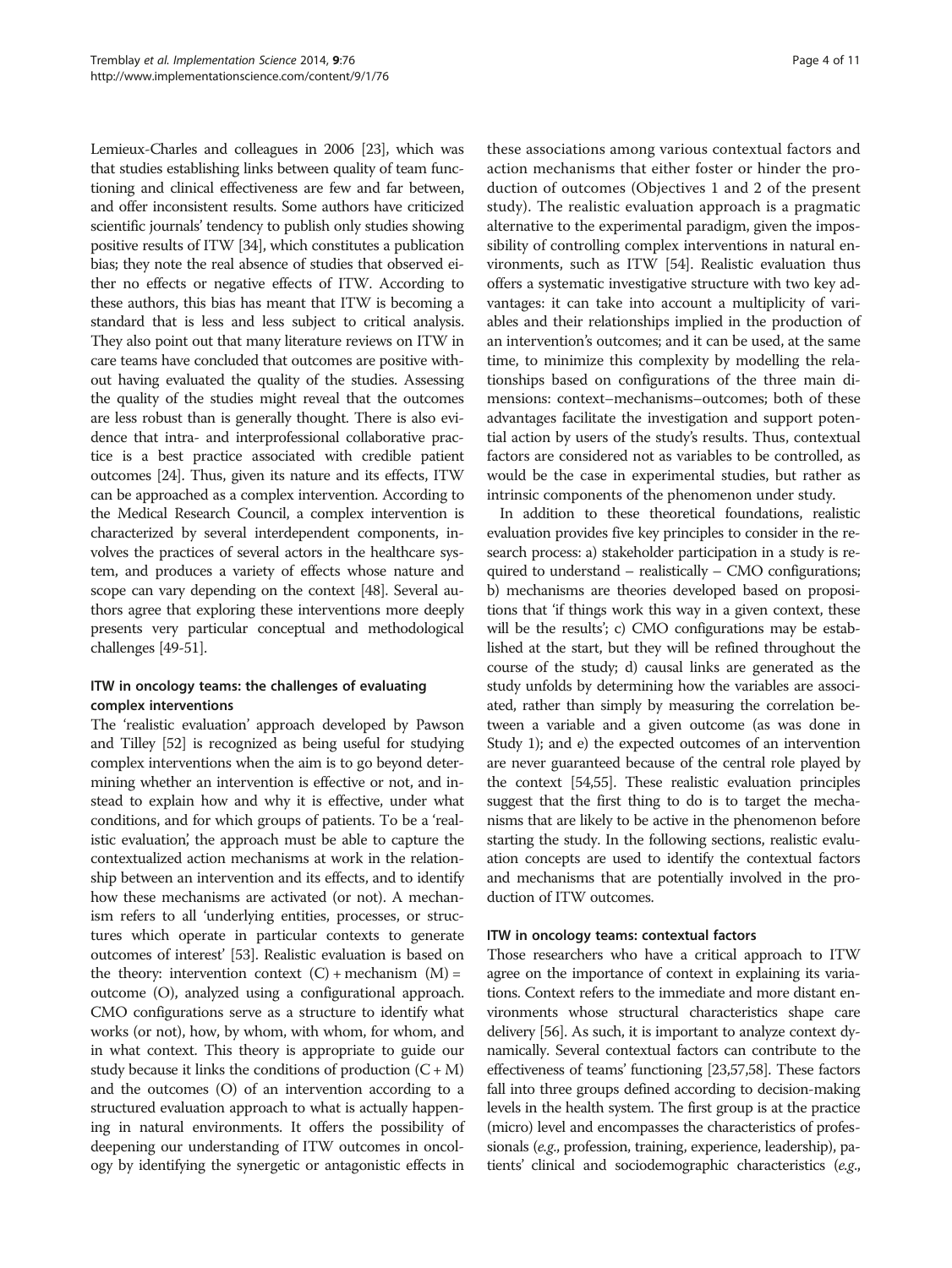age, type of cancer, type of treatment, general health status, comorbidities), and team characteristics (e.g., composition, size, nature of mandate, work climate) [\[59-61](#page-9-0)]. The second group is at the organizational (meso) level and includes institutional support, access to resources, leadership, etc. [\[15](#page-8-0)]. The third group is at the systemic (macro) level and comprises policies, national programs, legislative frameworks governing professional practice, etc. [\[62](#page-9-0)]. Each of these factors can exert variable influence in different CMO configurations, influences that will be more clearly delineated by the results of this present study.

## ITW in oncology teams: mechanisms associated with outcomes production

Based on the ITW attributes described in the intervention theory coming out of the PQLC documents, it is possible to identify certain mechanisms that are potentially associated with the production of ITW outcomes in oncology. The first attribute – the bringing together of several practitioners – presents the challenge of sharing in the group the expertise, knowledge, and experience of professionals from different disciplines, who each have their own specific skills [\[34\]](#page-8-0). For a group of heterogeneous practitioners to rally around a common goal and collaborate, an effective communication mechanism must be in place and active [[25](#page-8-0)[,57,63-66\]](#page-9-0). The second attribute – working together – requires a mechanism for care coordination to ensure continuity of care [[25](#page-8-0)[,66\]](#page-9-0). When coordination is active, team members function interdependently, with each person's contribution being important to optimize the management of information, clinical processes, and resources [[67\]](#page-9-0). The third attribute – a global, shared, and unified understanding of the person – introduces the mechanism of patientcentred care [\[68\]](#page-9-0). Thus, instead of fragmented services centred around issues of professionalization, patients are presented with a person-centred care model in which an interdisciplinary care plan can be developed with objectives shared by the different practitioners on the team [\[69\]](#page-9-0). The fourth attribute –a concerted intervention that involves the sharing of complementary tasks – can refer both to a collaboration mechanism within the team and to integration between organizations [\[28,](#page-8-0)[70\]](#page-9-0). Finally, a fifth attribute appears to be essential for optimizing outcomes – evidencebased practice supported by a scientific knowledge utilization mechanism. Given the multidimensional nature of each of these mechanisms, it is worthwhile to characterize them here more clearly and to identify their potential effects based on the literature (see Additional file [2](#page-7-0) for a detailed description and references).

## ITW in oncology teams: interpretive framework

The intervention (ITW) coming out of the PQLC documents, the literature on ITW (definition, facilitating factors, constraining factors, outcomes), and the dimensions

of realistic evaluation brings us to develop an interpretive framework (Figure [1](#page-5-0)).

The framework thus incorporates three broad components surrounding ITW: a) the context, including characteristics of the environment, characteristics of the oncology clientele that could have an influence on the organization of the continuum of care and services, and characteristics of the organization and the team; b) mechanisms put forward to achieve ITW outcomes (communication, coordination, collaboration, person-centred care, negotiations and mutual adjustments, scientific knowledge utilization, and others that may be unforeseen); and c) the expected outcomes of ITW based on the intervention theory set out in the PQLC and the policy priorities as promised by the Quebec's Department of Cancer Services. Using the data from Study 1, we will analyze the contextual factors and the mechanisms  $(C + M)$  associated with certain outcomes of interdisciplinarity that are comprised of several dimensions. We will analyze: responsiveness [[71\]](#page-9-0), which can be broken down into four subdimensions (promptness of access to care in response to patients' needs, and the quality of communication, of the care environment, and of the person-centred response); continuity of care [[72](#page-9-0)]; care outcomes [[73\]](#page-9-0) (management of symptoms and of health), as well as two subscales of the questionnaire on the capacity for self-care [[74\]](#page-9-0) (well-being and navigation of the healthcare system).

In light of these points, the key theories to be explored initially are:

- 1. Initial theory: that there is a positive relationship between ITW and certain aspects of the care experience as perceived by patients.
- 2. Alternative theory A: that there is a synergy  $(1 + 1 = 3)$ between certain contextual factors and certain mechanisms of team functioning that have a mediating influence on the relationship between ITW in oncology and patients' perception of certain aspects of their care experience.
- 3. Alternative theory B: that there is an antagonistic association  $(1 + 1 = 1)$  between certain contextual factors and certain mechanisms of team functioning that have a moderating influence on the relationship between ITW in oncology and patients' perception of certain aspects of their care experience.

## Methods

## Design

The study will use a retrospective multiple case study  $(n = 9)$  design [[75\]](#page-9-0). Case study is an appropriate approach for characterizing clinical and organizational processes in their contexts [[75-77\]](#page-9-0). This is, in fact, the study design most often used by researchers investigating CMO configurations in the healthcare field [\[78-81](#page-9-0)].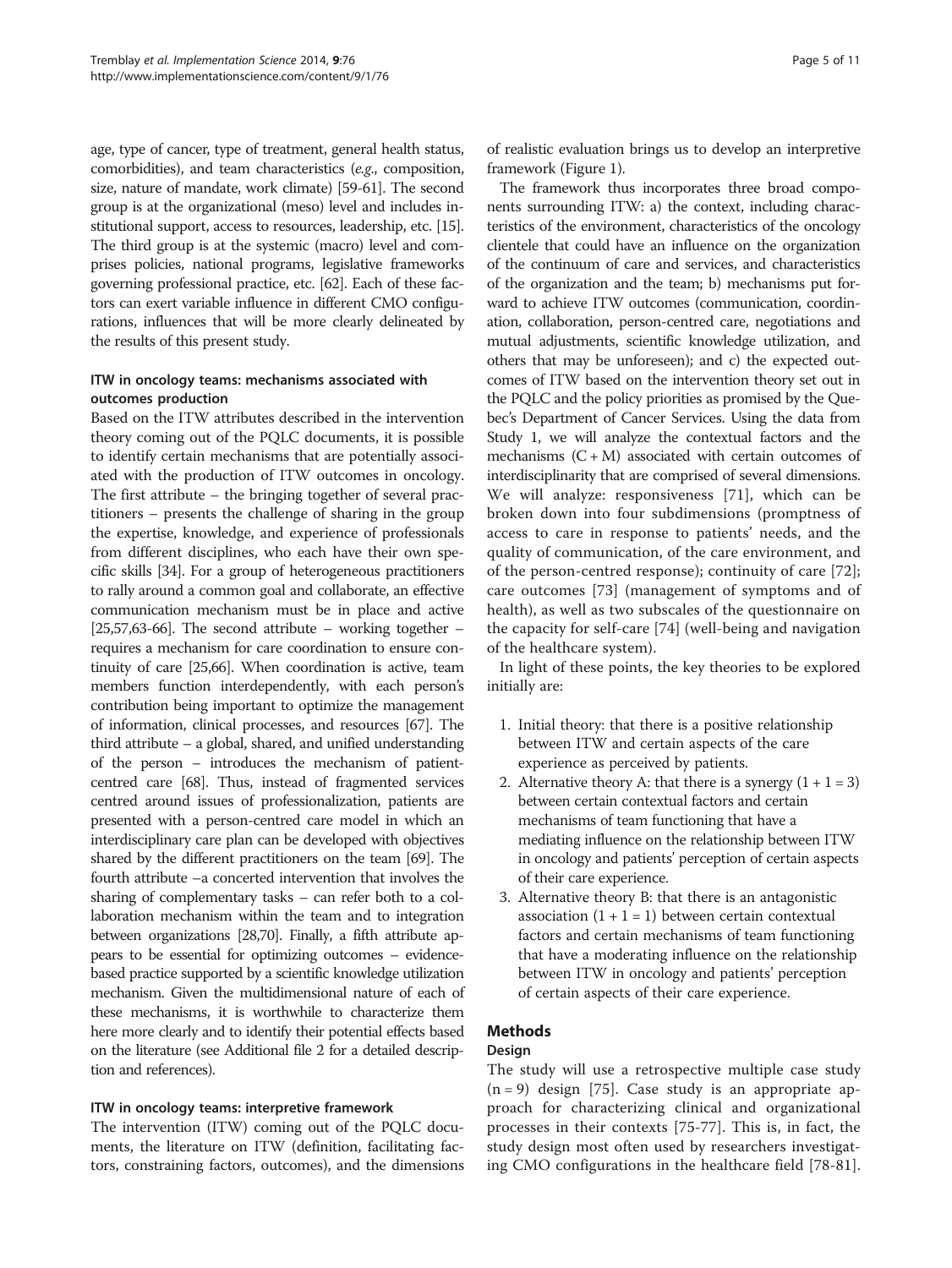<span id="page-5-0"></span>

Each case consists of an interdisciplinary team in oncology working in the ambulatory clinic of a hospital. We will perform intra-case analyses to identify the CMO configurations, and then a cross-cutting inter-case analysis [[82\]](#page-9-0) to compare the cases. The study is retrospective, in that we will proceed in reverse to reconstruct the C + M associations that explain the outcomes measured in Study 1 (responsiveness, continuity, care outcomes, capacity for self-care) [[83\]](#page-9-0).

#### Case selection

The nine sites that participated in Study 1 will be invited to participate in the present study. For a multiple case study, the aim is not to have a sample that is statistically representative of a population, but rather to have the most informative cases possible, in which the features observed are likely to exist in other cases of populations with similar characteristics [[76,82](#page-9-0),[84\]](#page-9-0). The diversity of the cases studied will allow us to observe recursive or singular CMO configuration models and to draw conclusions that could potentially be transferable to the different teams across Quebec.

#### **Participants**

The data, which will be qualitative, will be collected primarily by means of focus groups [\[85\]](#page-9-0). For each site, two different participant groups will be formed: G1 will be made up of the professionals in the oncology care team and the managers directly involved in the team's deployment of ITW; G2 will consist of patients who have received services from that team. The number of participants per group will be around 6 to 10, perhaps going as high as 15 in certain cases, depending on the size of the local oncology team [[86](#page-9-0)]. The criterion for inclusion in G1 is membership on the team for at least the past three years, to be able to provide an evolutionary perspective of the context and mechanisms put forward to support ITW since the start of Study 1. The criteria for inclusion in G2 (patients) are: a) to be comfortable with participating in a group discussion, and b) to have been in active treatment during the past year, such that they have had enough 'exposure' to the interdisciplinary team to be able to draw some conclusions about their care experience. They will be purposefully selected, with the help of a member of the local team, to ensure a diversity of sociodemographic characteristics (sex, age, education) and of clinical characteristics (type of treatment, type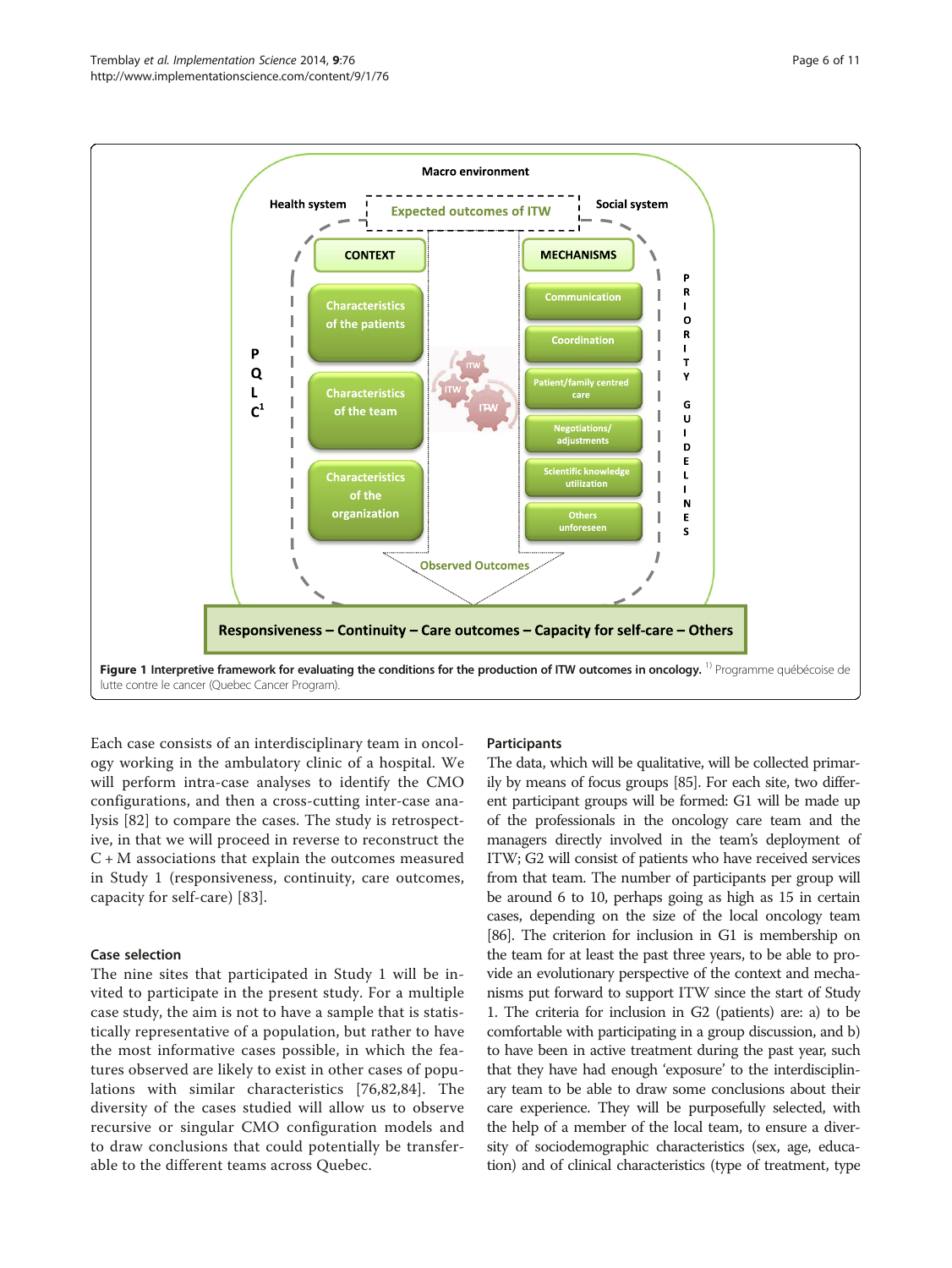of cancer, phase of illness) [\[87\]](#page-9-0). The focus group approach was a strategic choice. It allows for spontaneous but focused discussion to better understand the conditions for the production of ITW outcomes from the perspectives of the persons most directly concerned. Focus groups provoke a 'good conversation' on the phenomenon being studied and make the best use of the limited time available to the group for in-depth consideration of the subject [[88](#page-9-0)]. Particular attention will be paid to five criteria for assessing the success of a focus group: a) the intended topics are covered, and in sufficient depth; b) the statements elicited provide rich, diverse and nuanced testimony; c) participation is active, spontaneous and balanced; d) there is interaction and mutual influence, but no excessive dominance by any participants; and e) the group process contributes to reflection that allows participants to embark in a change process [\[85](#page-9-0)]. In this way, we will be able to cover all of the potential explanatory factors for the production of ITW outcomes by starting from the outcomes and working backwards to investigate the conditions (context and mechanisms) that determine them [[83](#page-9-0)] (Objectives 1 and 2), while the spontaneity and dynamic nature of the group will enrich the explanations and help to identify unanticipated mechanisms and outcomes (Objective 3).

The focus group data will be triangulated with complementary data gleaned from the relevant documentation (meeting minutes, medical records charting tools, inter-professional and inter-organizational referral tools) and from informal discussions [[82\]](#page-9-0).

## Data collection

Data will be systematically collected in the focus groups with professionals and patients by means of pre-defined questions presented in the focus group meeting plan (see Additional file [3\)](#page-7-0). The groups will be facilitated by the coinvestigators, who have extensive experience in oncology and in leading oncology team meetings. The professionals will be invited to reflect on the conditions that might explain the ITW outcomes in their setting. These outcomes, measured in Study 1, are presented in the local reports distributed to the teams in 2012. Those reports summarize the context of Study 1 and its methodology, and present descriptive statistics from the responses to the questionnaire on accessibility, responsiveness, continuity, capacity for self-care, and characteristics of respondents. The report presenting both local and global results (aggregated for the nine sites) will be used as an intermediary object [[89](#page-9-0)] in a reflexive process (learning about and in practice) [[90](#page-9-0)] and as a means of encouraging discussion. For items that characterize the greatest variation in the care experience of patients receiving care from the local team, the professionals will take a position on what they think about the results, as well as on the gaps between local and global results and how they might be explained: what mechanisms facilitate the production of ITW outcomes; what mechanisms contribute to maintaining practices that are less interdisciplinary; and by whom, with whom, and for whom outcomes are produced, and in what specific contexts.

With regard to the patient focus groups, the local report is considered too abstract to provoke any discussion on the care experience. As such, the intermediary object chosen for that purpose will be a vignette covering the active treatment period. Used in research, a vignette is a brief scenario presented either in writing or through pictograms, which serves as a proxy for a real situation, and to which participants are invited to respond [[91](#page-9-0)]. The vignette has several advantages: it helps depersonalize the discussion while keeping the focus on the phenomenon under study, and it is a standardized, flexible, and inexpensive tool. As we did in an earlier study to assess the quality of care in oncology [[92\]](#page-9-0), we will reconstruct the cancer care continuum of a patient with colon cancer (post-surgery diagnosis, first phase of chemotherapy, progression of the illness, and decision to pursue more aggressive treatment), inserting certain items that showed the greatest variation in ITW outcomes when measured in Study 1. For example, the vignette will address items related to responsiveness by illustrating such things as participation in decisions about care, help in weighing the pros and cons of treatment, family involvement, and support in managing anxiety when dealing with illness.

The questions used to structure the discussion are inspired by realistic evaluation and are aimed not only at identifying ITW outcomes (the 'what'), but also at explaining how and why those outcomes are produced. At each focus group meeting, we will explain the process we intend to follow, then present a summary of the results of Study 1, followed by a discussion as presented in the focus group outline provided in the Additional file [3](#page-7-0) [\[93\]](#page-10-0). The discussions will be digitally recorded and then transcribed in their entirety for analysis. All the material will be entered into a database using QDA Miner software [[94](#page-10-0)].

#### Data analysis

The data will be analyzed using an iterative content analysis process with systematic coding [\[95,96\]](#page-10-0). The analysis will be structured based on the 10 steps developed by Ely [[97](#page-10-0)]. First, we will develop a semi-structured coding grid based on the concepts of our interpretive framework (context, mechanisms, outcomes) leaving open the possibility of adding emerging concepts to the CMO configurations over the course of the analysis [\[98\]](#page-10-0). The data for each case will be analyzed separately. Then we will perform an intercase analysis to identify similar and different CMO configurations in the different cases. According to Campbell [[99](#page-10-0)], certain case characteristics may only become evident through inter-case comparisons. Finally, we will use a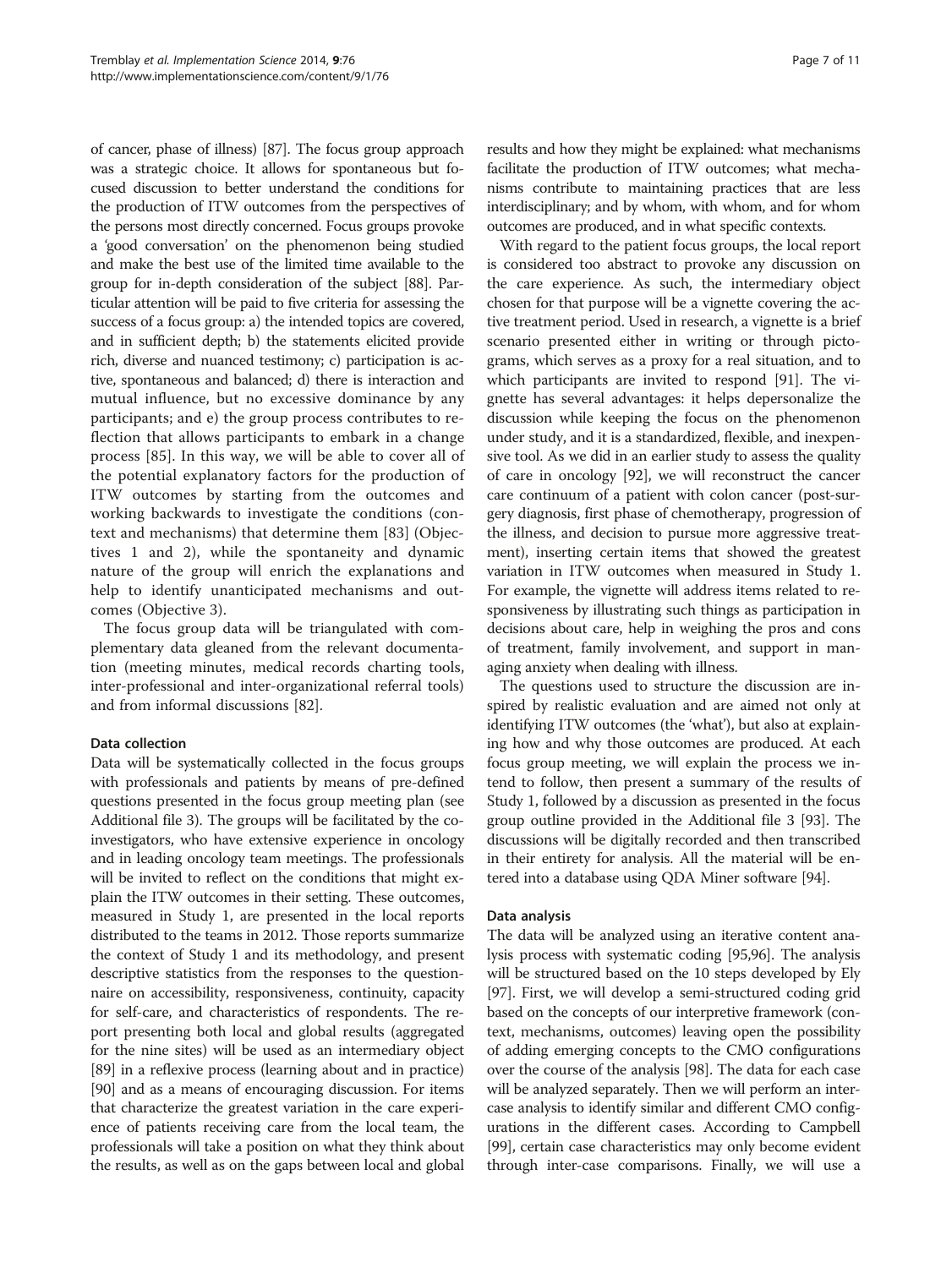<span id="page-7-0"></span>process of iteration between the intra-case and inter-cases analyses to ensure that we are able to satisfy the objectives of the study and to produce enough evidence to facilitate the transferability of our results to other organizations whose characteristics are similar to those in our study cases. To ensure the quality of the analysis, the members of the research team will discuss the coding process and results among themselves and also with collaborators and key stakeholders (members of professional teams, managers, decision-makers) in validation meetings. If we are able to identify patients who would be at ease and willing to participate in such validation discussions, they will be included.

The study has been approved by the Research Ethics Board of the Charles-LeMoyne Hospital Research Centre (ref. number MP-HCLM-13-034).

#### Study validity

In this study, we will pay special attention to ensuring both internal and external validity. Internal validity refers to the degree of similarity and plausibility that exists between the knowledge construction process, the complexity of a phenomenon in its natural setting, and the results of a study [[95](#page-10-0)]. We have employed several means to ensure the internal validity of our study: using cases whose characteristics we know well from having worked with them in Study 1 [[75,83](#page-9-0)]; incorporating an extensive review of the ITW literature; building on the theoretical foundations and methodologies of realistic evaluation [[100\]](#page-10-0); and triangulating several data sources [[101](#page-10-0)], i.e., the perspectives of professionals and patients, as well as documentary analysis. We will triangulate data sources using two strategies that highlight different aspects of the conditions for production of ITW outcomes: a) the comparison of similarities and differences in the perspectives of the various actors with regard to the context (C) and mechanisms (M) of interdisciplinary care and the  $C + M$  links in the proposed study; and b) the validation of data from the interviews as compared with the data from documentary sources [\[87\]](#page-9-0). In our proposed study, the solidity of the links established between context, mechanisms and outcomes is reinforced by the study of multiple cases [[82](#page-9-0)] and by the complementarity of the quantitative and qualitative research approaches of Study 1 and the present study [\[102,103\]](#page-10-0). Moreover, Rohlfing (2008) asserts that, by taking outcomes as the starting point and working backward to investigate the conditions that determine them, we are more likely to capture the whole range of causes that might have influenced the outcomes [\[83\]](#page-9-0). With regard to external validity, it has to do with the degree to which a study's results can be generalized to other populations, settings, and time periods having similar characteristics [\[104](#page-10-0)]. However, case study, in the context of realistic evaluation, does not aim for quantitative or statistical generalizability, but rather to provide plausible explanations obtained from a sample in which, 'if things work this way, these will be the results.' These explanations can be generalized to other contexts where the organizational and environmental conditions are similar [\[95](#page-10-0)].

#### **Discussion**

To the best of our knowledge, this study is the first to use CMO associations to improved empirical and theoretical understanding of interdisciplinary teamwork in oncology, and its results could foster more effective implementation in clinical practice. This study will have significant impacts because the results will foster innovation by helping to fill the gaps in knowledge about the strongly contextualized mechanisms responsible for differences in ITW outcomes in oncology. It will be possible to identify which are the most critical mechanisms to activate, to determine whether certain mechanisms are more important than others, and to specify in which contexts these mechanisms are most active. With a better understanding of these factors, it will be possible to target interventions to act on the determining conditions in ways that optimize positive outcomes. Settings with less favourable conditions can be better supported in their efforts to optimize ITW. Given the study design, the results will be useful for different types of actors at different levels of the healthcare system, i.e., clinicians, managers, and decision-makers who determine strategic actions in the PQLC's policy priorities. These new data will be especially important in a context where every professional's contribution will need to be optimized, to contend with the rising incidence of cancer as the population ages and the limited resources of the healthcare system.

## Additional files

[Additional file 1:](http://www.biomedcentral.com/content/supplementary/1748-5908-9-76-S1.doc) Description of the intervention: interdisciplinary teamwork (ITW) in oncology teams.

[Additional file 2:](http://www.biomedcentral.com/content/supplementary/1748-5908-9-76-S2.doc) Description of the mechanisms involved in the production of interdisciplinary teamwork (ITW) outcomes.

[Additional file 3:](http://www.biomedcentral.com/content/supplementary/1748-5908-9-76-S3.docx) Description of focus group meeting plan (professionals and patients).

#### Abbreviations

CMO: Context–mechanisms–outcomes; ITW: Interdisciplinary teamwork; PQLC: Programme québécois de lutte contre le cancer/Quebec cancer program.

#### Competing interests

The authors declare that they have no competing interests.

#### Authors' contributions

DT led the coordination and the conceptualization of the study. DT and NT wrote the first draft, DR critically reviewed it and provided comments to improve the manuscript. All authors have read and commented on the final manuscript.

#### Acknowledgements

This study is funded by the Fonds de recherche du Québec - Santé (FRQ-S – Grant # 27193) for which DT is the principal investigator. We thank Danielle Drouin for comments in the vignette development and Michèle Rietmann for assistance provided in the preparation of this manuscript.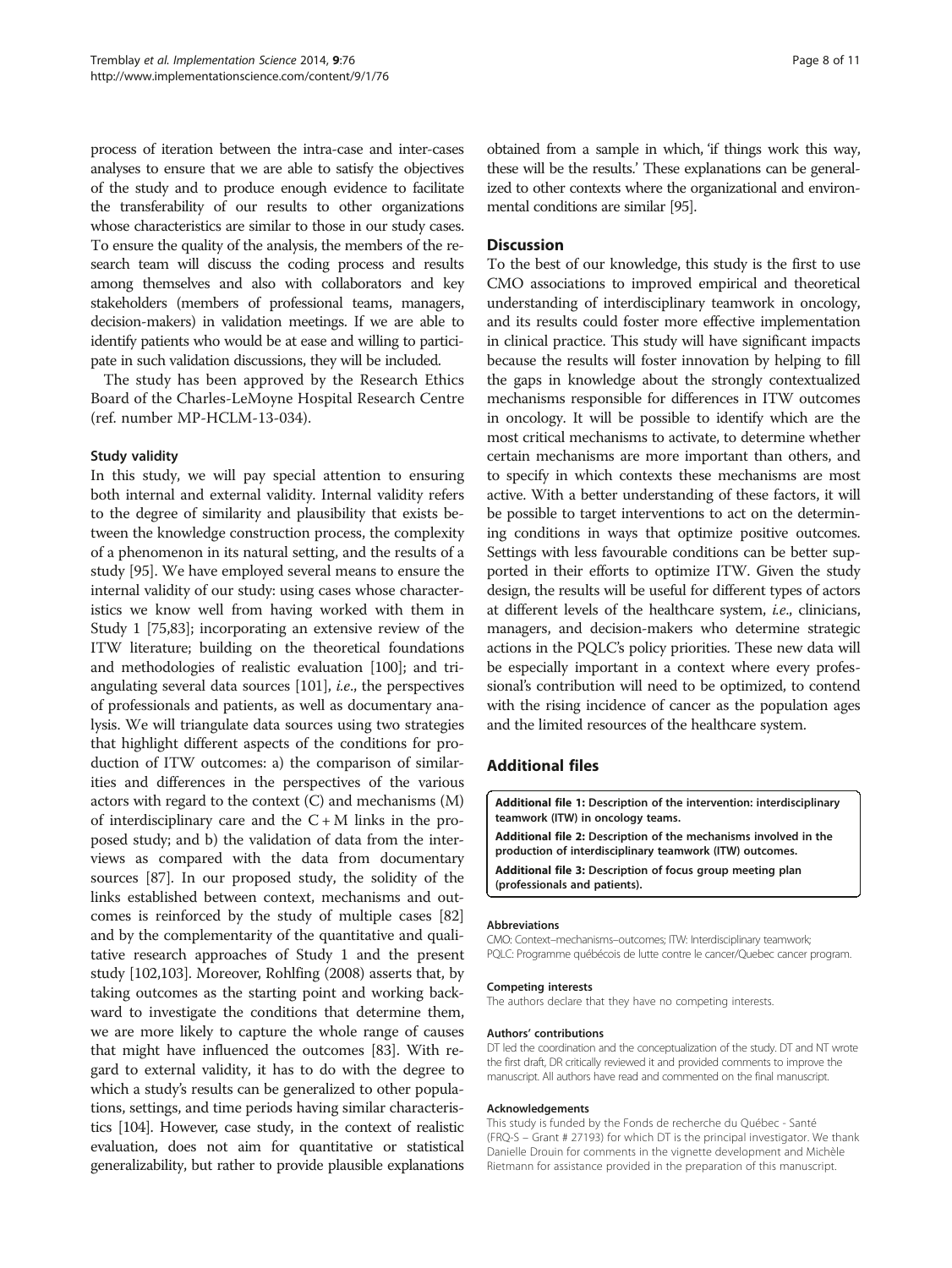#### <span id="page-8-0"></span>Author details

<sup>1</sup>Charles-Le Moyne Hospital Research Centre, Greenfield Park, QC J4K 0A8, Canada. <sup>2</sup>Faculty of Medicine and Health Sciences, Université de Sherbrooke-Campus Longueuil, Longueuil, QC J4K 0A8, Canada. <sup>3</sup>École Nationale d'Administration Publique, Montréal, QC G1K 9E5, Canada. <sup>4</sup>CSSS Champlain–Charles-Le Moyne, Longueuil, QC J4V 2H1, Canada.

#### Received: 1 May 2014 Accepted: 11 June 2014 Published: 17 June 2014

#### References

- 1. Howell D, Currie S, Mayo S, Jones G, Boyle M, Hack T, Green E, Hoffman L, Simpson J, Collacutt V, McLeod D, Digout C: A Pan-Canadian Clinical Practice Guideline: Assessment of Psychosocial Health Care Needs of the Adult Cancer Patient. Toronto: Canadian Partnership Against Cancer (Cancer Journey Action Group) and the Canadian Association of Psychosocial Oncology; 2009. [http://www.capo.ca/Fatigue\\_Guideline.pdf.](http://www.capo.ca/Fatigue_Guideline.pdf)
- 2. Comité des représentants de la population atteinte de cancer et des proches (REPOP): Besoins des personnes atteintes de cancer et de leurs proches au Québec, Recommandations, Avis; 2005 [[http://www.merici.ca/](http://www.merici.ca/Bibliotheque_pdf/msss_quebec/besoins_pers_cancer.pdf) [Bibliotheque\\_pdf/msss\\_quebec/besoins\\_pers\\_cancer.pdf](http://www.merici.ca/Bibliotheque_pdf/msss_quebec/besoins_pers_cancer.pdf)]
- 3. La lutte contre le cancer dans les régions du Québec Un premier bilan. [http://msssa4.msss.gouv.qc.ca/fr/document/publication.nsf/fb143c75e0c27b69](http://msssa4.msss.gouv.qc.ca/fr/document/publication.nsf/fb143c75e0c27b69852566aa0064b01c/a32c2ea1f943a28485256e7b00504064?OpenDocument) [852566aa0064b01c/a32c2ea1f943a28485256e7b00504064?OpenDocument.](http://msssa4.msss.gouv.qc.ca/fr/document/publication.nsf/fb143c75e0c27b69852566aa0064b01c/a32c2ea1f943a28485256e7b00504064?OpenDocument)
- Morrison V, Henderson BJ, Zinovieff F, Davies G, Cartmell R, Hall A, Gollins S: Common, important, and unmet needs of cancer outpatients. Eur J Oncol Nurs 2012, 16:115–123.
- Thorne SE, Bultz BD, Baile WF: Is there a cost to poor communication in cancer care?: a critical review of the literature. Psycho-Oncology 2005, 14:875–884.
- 6. Haward R, Amir Z, Borrill C, Dawson J, Scully J, West M, Sainsbury R: Breast cancer teams: the impact of constitution, new cancer workload, and methods of operation on their effectiveness. Brit J Cancer 2003, 89:15–22.
- 7. Comité consultatif sur le cancer, Ministère de la Santé et des Services sociaux, Gouvernement du Québec: Programme québécois de lutte contre le cancer. Pour lutter efficacement contre le cancer, formons équipe. 1997. [http://](http://publications.msss.gouv.qc.ca/acrobat/f/documentation/1997/97-729-5.pdf) [publications.msss.gouv.qc.ca/acrobat/f/documentation/1997/97-729-5.pdf.](http://publications.msss.gouv.qc.ca/acrobat/f/documentation/1997/97-729-5.pdf)
- 8. Le bilan des réalisations des orientations prioritaires 2007–2012 du Programmequébécois de lutte contre le cancer. [http://publications.msss.](http://publications.msss.gouv.qc.ca/acrobat/f/documentation/2011/11-902-16.pdf) [gouv.qc.ca/acrobat/f/documentation/2011/11-902-16.pdf.](http://publications.msss.gouv.qc.ca/acrobat/f/documentation/2011/11-902-16.pdf)
- Tremblay D, Roberge D, Cazale L, Touati N, Maunsell E, Latreille J, Lemaire J: Evaluation of the impact of interdisciplinarity in cancer care. BMC Health Serv Res 2011, 11:144.
- 10. Champagne F, Brousselle A, Hartz Z, Contandriopoulos A-P, Denis J-L: L'analyse de l'implantation. In L'évaluation: concepts et méthodes. Edited by Brousselle A, Champagne F, Contandriopoulos A-P, Hartz Z. Montréal: Les Presses de l'Université de Montréal; 2011:237–273.
- 11. Comité des équipes interdisciplinaires de lutte contre le cancer (CEILCC): Les équipes interdisciplinaires en oncologie. Avis; 2005 [[http://www.msss.gouv.qc.](http://www.msss.gouv.qc.ca/sujets/prob_sante/cancer/download.php?f=e899a549fb5483bca704b9f28a7e03ec) [ca/sujets/prob\\_sante/cancer/download.php?f=e899a549fb5483bca704b9](http://www.msss.gouv.qc.ca/sujets/prob_sante/cancer/download.php?f=e899a549fb5483bca704b9f28a7e03ec) [f28a7e03ec\]](http://www.msss.gouv.qc.ca/sujets/prob_sante/cancer/download.php?f=e899a549fb5483bca704b9f28a7e03ec)
- 12. Direction de la lutte contre le cancer, Ministère de la Santé et des Services sociaux du Québec, Gouvernement du Québec: Rapport d'activité 2008– 2009. 2009. [http://publications.msss.gouv.qc.ca/acrobat/f/documentation/](http://publications.msss.gouv.qc.ca/acrobat/f/documentation/2009/09-902-02.pdf) [2009/09-902-02.pdf](http://publications.msss.gouv.qc.ca/acrobat/f/documentation/2009/09-902-02.pdf).
- 13. Partenariat canadien contre le cancer: Stimuler l'innovation dans la prestation des services: Symposium sur l'optimisation des professionnels de la santé contre le cancer. 2010. [http://www.partnershipagainstcancer.](http://www.partnershipagainstcancer.ca/sites/default/files/CPAC%20Symposium%20FRE%20Report%20Finalr3.pdf) [ca/sites/default/files/CPAC%20Symposium%20FRE%20Report%20Finalr3.pdf](http://www.partnershipagainstcancer.ca/sites/default/files/CPAC%20Symposium%20FRE%20Report%20Finalr3.pdf).
- 14. Simmonds S, Cold J, Joseph P, Marriott S, Tyrer P: Community mental health team management in severe mental illness: a systematic review. Br J Psychiat 2001, 178:497–502.
- 15. Eccles MP, Hawthorne G, Johntson M, Hunter M, Steen N, Francis J, Hrisos S, Elovainio M, Grimshaw JM: Improving the delivery of care for patients with diabetes through understanding optimised team work and organisation in primary care. Implement Sci 2009, 4:22.
- 16. Schofield RF, Amodeo M: Interdisciplinary teams in health care and human services settings: are they effective? Health Soc Work 1999, 24:210–219.
- 17. Direction de la lutte contre le cancer, Ministère de la Santé et des Services sociaux du Québec, Gouvernement du Québec: Orientations prioritaires

2007–2012 du Programme québécois de lutte contre le cancer. 2007 [[http://](http://publications.msss.gouv.qc.ca/acrobat/f/documentation/2007/07-902-03.pdf) [publications.msss.gouv.qc.ca/acrobat/f/documentation/2007/07-902-03.pdf](http://publications.msss.gouv.qc.ca/acrobat/f/documentation/2007/07-902-03.pdf)]

- 18. Agence d'évaluation des technologies et des modes d'intervention en santé(AETMIS): L'évaluation externe de l'organisation et de la prestation des soins en oncologie. Revue des expériences pertinentes pour le processus d'évaluation et de désignation des établissements et des équipes interdisciplinaires de lutte contre le cancer au Québec, 2010. ETMIS 2010, 6(6):1–152 [\[http://www.inesss.qc.ca/fileadmin/doc/AETMIS/](http://www.inesss.qc.ca/fileadmin/doc/AETMIS/Rapports/Cancer/ETMIS2010_Vol6_No6.pdf) [Rapports/Cancer/ETMIS2010\\_Vol6\\_No6.pdf\]](http://www.inesss.qc.ca/fileadmin/doc/AETMIS/Rapports/Cancer/ETMIS2010_Vol6_No6.pdf)
- 19. Health Professions Regulatory Advisory Council (HPRAC): Interprofessional Collaboration: A Summary of Key Reference Documents & Selected Highlights from the Literature. Toronto: 2008. [http://www.hprac.org/en/projects/](http://www.hprac.org/en/projects/resources/hprac-collaboration.LitReviewENFINAL.feb1208.pdf) [resources/hprac-collaboration.LitReviewENFINAL.feb1208.pdf.](http://www.hprac.org/en/projects/resources/hprac-collaboration.LitReviewENFINAL.feb1208.pdf)
- 20. Thornhill J, Dault M, Clements D: Ready, set ... collaborate? the evidence says "Go," so what's slowing adoption of inter-professional collaboration in primary healthcare? Healthc Q 2008, 11:14–16.
- 21. Canadian health services research foundation: Teamwork in healthcare: promoting effective teamwork in healthcare in Canada. Policy synthesis and recommendations. Ottawa: 2006. [http://www.cfhi-fcass.ca/Migrated/PDF/](http://www.cfhi-fcass.ca/Migrated/PDF/teamwork-synthesis-report_e.pdf) [teamwork-synthesis-report\\_e.pdf.](http://www.cfhi-fcass.ca/Migrated/PDF/teamwork-synthesis-report_e.pdf)
- 22. World Health Organization: Framework for Action on Interprofessional Education & Collaborative Practice. 2010. [http://whqlibdoc.who.int/hq/2010/](http://whqlibdoc.who.int/hq/2010/WHO_HRH_HPN_10.3_eng.pdf) [WHO\\_HRH\\_HPN\\_10.3\\_eng.pdf](http://whqlibdoc.who.int/hq/2010/WHO_HRH_HPN_10.3_eng.pdf).
- 23. Lemieux-Charles L, McGuire W: What do we know about health care team effectiveness? a review of the literature. Med Care Res Rev 2006, 63:263–300.
- 24. Registered Nurses' Association of Ontario (RNAO): Healthy Work Environments Best Practice Guidelines, Collaborative Practice AmongNursing Teams. 2006 [\[http://rnao.ca/sites/rnao-ca/files/](http://rnao.ca/sites/rnao-ca/files/Collaborative_Practice_Among_Nursing_Teams.pdf) [Collaborative\\_Practice\\_Among\\_Nursing\\_Teams.pdf\]](http://rnao.ca/sites/rnao-ca/files/Collaborative_Practice_Among_Nursing_Teams.pdf).
- 25. Gagliardi AR, Dobrow MJ, Wright FC: How can we improve cancer care? A review of interprofessional collaboration models and their use in clinical management. Surg Oncol 2011, 20:146–154.
- 26. Canadian Partnership Against Cancer: Sustaining Action Toward a Shared Vision. 2012 [[http://www.partnershipagainstcancer.ca/wp-content/uploads/](http://www.partnershipagainstcancer.ca/wp-content/uploads/Sustaining-Action-Toward-A-Shared-Vision_web.pdf) [Sustaining-Action-Toward-A-Shared-Vision\\_web.pdf](http://www.partnershipagainstcancer.ca/wp-content/uploads/Sustaining-Action-Toward-A-Shared-Vision_web.pdf)].
- 27. Choi BC, Pak AW: Multidisciplinarity, interdisciplinarity and transdisciplinarity in health research, services, education and policy: 1. definitions, objectives, and evidence of effectiveness. Clin Invest Med 2006, 29:351–364.
- 28. D'Amour D, Ferrada-Videla M, San Martin-Rodriguez L, Beaulieu MD: The conceptual basis for interprofessional collaboration: core concepts and theoretical frameworks. J Interprof Care 2005, 19:116-131.
- 29. Kenaszchuk C, Reeves S, Nicholas D, Zwarenstein M: Validity and reliability of a multiple-group measurement scale for interprofessional collaboration. BMC Health Serv Res 2010, 10:1–15.
- 30. Petty JK, Vetto JT: Beyond doughnuts: tumor board recommendations influence patient care. J Cancer Educ 2002, 17:97–100.
- 31. Gray JR: The tumor conference: an integral component of the oncology program. J Oncol Manag 1997, 6:10–14.
- 32. Castel P, Friedberg E: Institutional change as an interactive process: the modernization of the French cancer centers. Organ Sci 2010, 21:311–330.
- 33. Fennell ML, Prabhu Das I, Clauser S, Petrelli N, Salner A: The organization of multidisciplinary care teams: modeling internal and external influences on cancer care quality. J Natl Cancer Inst Monogr 2010, 2010:72–80.
- 34. Reeves S, Lewin S, Espin S, Zwarenstein M: Interprofessional teamwork in health and social care. Oxford: Wiley-Blackwell; 2010.
- 35. San Martin Rodriguez L: Évaluation des effets de la collaboration interprofessionnelle chez les professionnels et chez les patients dans les unités d'hospitalisation en oncologie et en hématologie, Ph.D. thesis. Canada: Université de Montréal; 2007.
- 36. McAlister FA, Stewart S, Ferrua S, McMurray JJ: Multidisciplinary strategies for the management of heart failure patients at high risk for admission: a systematic review of randomized trials. J Am Coll Cardiol 2004, 44:810–819.
- 37. Naylor CJ, Griffiths RD, Fernandez RS: Does a multidisciplinary total parenteral nutrition team improve outcomes? a systematic review. JPEN J Parenter Enteral Nutr 2004, 28:251-258.
- 38. Whetten DA, Cameron KS: Building effective teams and teamwork. In Developing management skills. Edited by Whetten DA, Cameron KS. Jersey City, NJ: Prentice Hall; 2007:493–535.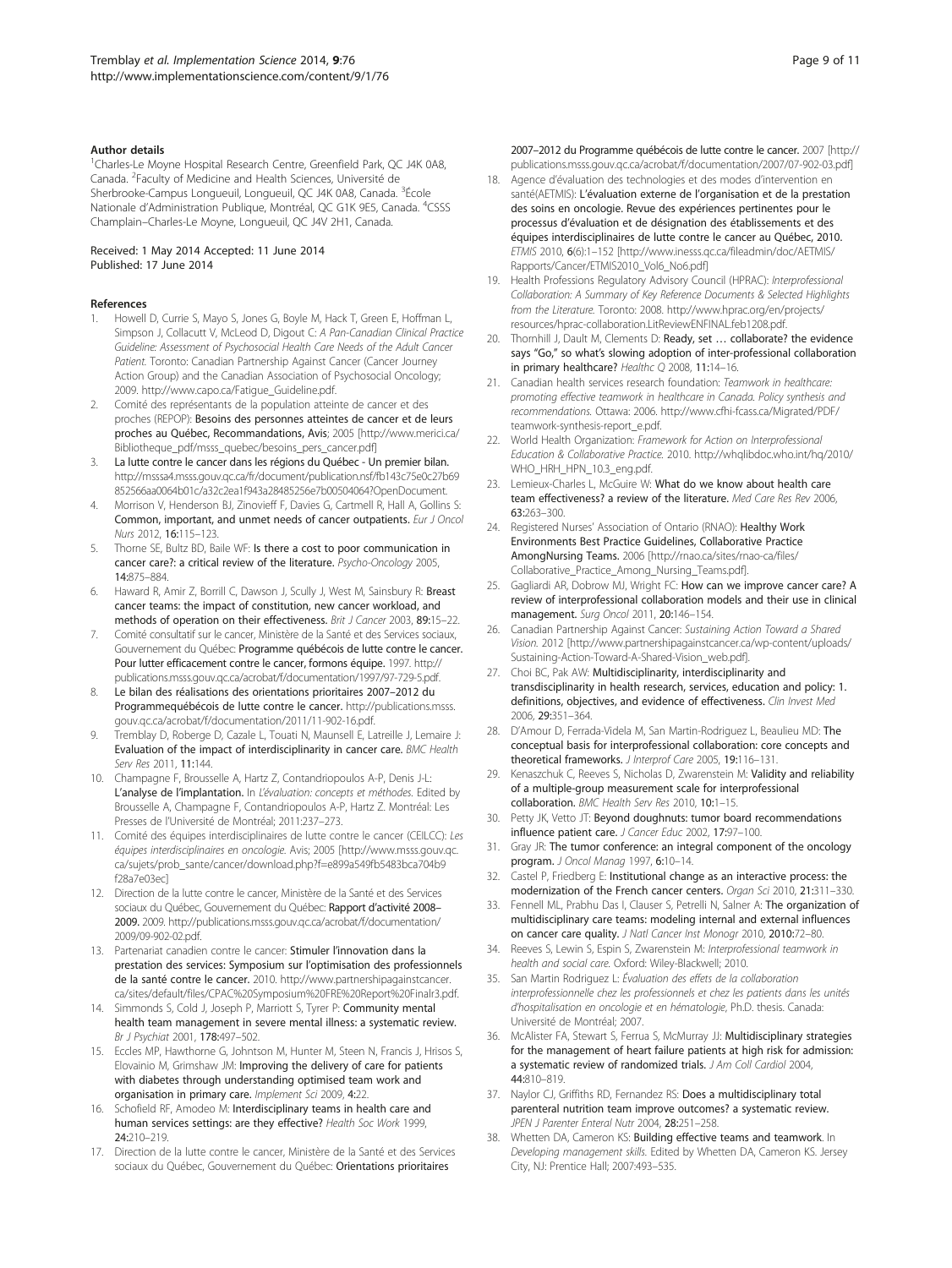- <span id="page-9-0"></span>39. Silas L: From promise to practice: getting healthy work environments in health workplaces. Healthcare Papers 2007, 7:46-51.
- 40. Schmitt MH: Collaboration improves the quality of care: methodological challenges and evidence from US health care research. J Interprof Care 2001, 15:47–66.
- 41. Zwarenstein M, Bryant W: Interventions to promote collaboration between nurses and doctors. Cochrane DB Syst Rev 2000, 2, CD000072.
- 42. Freeth D: Sustaining interprofessional collaboration. J Interprof Care 2001, 15:37–46.
- 43. Schmitt MH, Farrell MP, Heinemann GD: Conceptual and methodological problems in studying the effects of interdisciplinary geriatric teams. Gerontologist 1988, 28:753–764.
- 44. Halstead LS: Team care in chronic illness: a critical review of the literature of the past 25 years. Arch Phys Med Rehabil 1976, 57:507–511.
- 45. Finn R, Currie G, Martin G: Team work in context: institutional mediation in the public-service professional bureaucracy. Organ Stud 2010, 31:1069–1097.
- 46. Baldwin LM, Taplin SH, Friedman H, Moe R: Access to multidisciplinary care: is it linked to the use of breast-conserving surgery with radiation for early-stage breast carcinoma? Cancer 2004, 100:701–709.
- 47. Mulhall A, Kelly D, Pearce S: A qualitative evaluation of an adolescent cancer unit. Eur J Cancer Care 2004, 13:16–22.
- 48. Medical Research Council: Developing and Evaluating Complex Interventions: New Guidance. London: 2008 [\[http://www.mrc.ac.uk/documents/pdf/](http://www.mrc.ac.uk/documents/pdf/complex-interventions-guidance/) [complex-interventions-guidance/](http://www.mrc.ac.uk/documents/pdf/complex-interventions-guidance/)]
- 49. Campbell M, Fitzpatrick R, Haines A, Kinmonth A, Sandercock P, Spiegelhalter D, Tyrer P: Framework for design and evaluation of complex interventions to improve health. Brit Med J 2000, 321:694–696.
- 50. Campbell NC, Murray E, Darbyshire J, Emery J, Farmer A, Griffiths F, Guthrie B, Lester H, Wilson P, Kinmonth AL: Designing and evaluating complex interventions to improve health care. Brit Med J 2007, 334:455–459.
- 51. Murray E, Treweek S, Pope C, MacFarlane A, Ballini L, Dowrick C, Finch T, Kennedy A, Mair F, O'Donnell C, Ong BN, Rapley T, Rogers A, May C: Normalisation process theory: a framework for developing, evaluating and implementing complex interventions. BMC Med 2010, 8:63.
- 52. Pawson R, Tilley N: Realistic evaluation. London: Sage Publications; 1997.
- 53. Astbury B, Leeuw FL: Unpacking black boxes: mecanisms and theory building in evaluation. Am J Eval 2010, 31:363–381.
- 54. Pawson R, Tilley N: Realist Evaluation. 2004. [http://www.communitymatters.](http://www.communitymatters.com.au/RE_chapter.pdf) [com.au/RE\\_chapter.pdf.](http://www.communitymatters.com.au/RE_chapter.pdf)
- 55. Kazi M: Realist evaluation in practice: health and social work. Thousand Oaks: Sage Publications; 2003.
- 56. McCormack B, Kitson A, Harvey G, Rycroft-Malone J, Titchen A, Seers K: Getting evidence into practice: the meaning of context. J Adv Nurs 2002, 38:94–104.
- 57. Borrill C, Carletta JC, Carter A, Dawson JF, Garrod S, Rees A, Richards A, Shapiro D, West M: Team Working and Effectiveness in Health Care: Findings from the Health Care Team Effectiveness Project. 2001 [\[http://](http://homepages.inf.ed.ac.uk/jeanc/DOH-glossy-brochure.pdf) [homepages.inf.ed.ac.uk/jeanc/DOH-glossy-brochure.pdf](http://homepages.inf.ed.ac.uk/jeanc/DOH-glossy-brochure.pdf)]
- 58. Heinemann GD, Zeiss AM: Team performance in health care: assessment and development. New York: Springer; 2002.
- 59. Willard C, Luker K: Working with the team: strategies employed by hospital cancer nurse specialists to implement their role. J Clin Nurs 2007, 16:716–724.
- 60. Maslin-Prothero SE, Bennion EA: Integrated team working: a literature review. Int J Integr Care 2010, 10:e043.
- 61. Xyrichis A, Lowton K: What fosters or prevents interprofessional teamworking in primary and community care? a literature review. Int J Nurs Stud 2008, 45:140–153.
- 62. Lemieux-Charles L: Understanding the conditions that lead to effective health services delivery networks. Healthc Pap 2006, 7:40-45.
- 63. Akrich M, Callon M, Latour B: A quoi tient le succès des innovations. 2: L'art de choisir les bons porte-parole. Gérer et Comprendre, Annales des Mines 1988, 12:14–29.
- 64. San Martin Rodriguez L, Beaulieu M, D'Amour D, Ferrada M: The determinants of successful collaboration: a review of theoretical and empirical studies. J Interprof Care 2005, 19:132-147.
- 65. Begun JW, White KR, Mosser G: Interprofessional care teams: the role of the healthcare administrator. J Interprof Care 2011, 25:119-123.
- 66. Stewart GL: A meta-analytic review of relationships between team design features and team performance. J Manage 2006, 32:29–55.
- 67. Campion MA, Medsker GJ, Higgs AC: Relations between work group characteristics and effectiveness: implications for designing effective work groups. Pers Psychol 1993, 46:823–850.
- 68. Mead N, Bower P: Patient-centredness: a conceptual framework and review of the empirical literature. Soc Sci Med 2000, 51:1087–1110.
- 69. D'Amour D, Tremblay D, Bernier L: Les pratiques professionnelles de réseaux: l'intégration au delà des structures. In Le système sociosanitaire au Québec: gouverne, régulation et participation. Boucherville: Gaétan Morin; 2006:273–287.
- 70. Powell AE, Davies HTO: The struggle to improve patient care in the face of professional boundaries. Soc Sci Med 2012, 75:807–814.
- 71. Tremblay D: La traduction d'une innovation organisationnelle dans les pratiques professionnelles de reseau: l'infirmiere pivot en oncologie, Ph.D. thesis. Canada: Universite de Montreal; 2008.
- 72. Levesque J-F, Pineault R, Simard B, Hamel M, Roberge D, Ouellet D, Haggerty J: Questionnaire populationnel, L'accessibilité et la continuité des services de santé : une étude sur la première ligne au Québec. 2006 [<http://www.greas.ca/evolution/pdf/questionnairepopfr.pdf>]
- 73. Conroy T, Mercier M, Bonneterre J, Luporsi E, Lefebvre JL, Lapeyre M, Puyraveau M, Schraub S: French version of FACT-G: validation and comparison with other cancer-specific instruments. Eur J Cancer 2004, 40:2243–2252.
- 74. Osborne RH, Elsworth GR, Whitfield K: The health education impact questionnaire (heiQ): an outcomes and evaluation measure for patient education and self-management interventions for people with chronic conditions. Patient Educ Couns 2007, 66:192–201.
- 75. Gerring J: Case study research: principles and practices. New York: Cambridge University Press; 2007.
- 76. Fitzgerald L, Dopson S: Comparative case study designs: their utility and development in organizational research. In The SAGE handbook of organizational research methods. Edited by Buchanan DA, Bryman A. Thousand Oaks: SAGE Publications; 2009:465–483.
- 77. Gerring J: What is a case study and what is it good for? Am Polit Sci Rev 2004, 98:341–354.
- 78. Greenhalgh T, Humphrey C, Hughes J, Macfarlane F, Butler C, Pawson R: How do you modernize a health service? a realist evaluation of whole-scale transformation in London. Milbank Q 2009, 87:391-416.
- 79. Rycroft-Malone J, Fontenla M, Bick D, Seers K: A realistic evaluation: the case of protocol-based care. Implement Sci 2010, 5:38.
- 80. Redfern S, Christian S, Norman I: Evaluating change in health care practice: lessons from three studies. J Eval Clin Pract 2003, 9:239-249.
- 81. Kennedy A, Rogers A, Gately C: Assessing the introduction of the expert patients programme into the NHS: a realistic evaluation of recruitment to a national lay-led self-care initiative. Prim Health Care Res Dev 2005, 6:137–148.
- 82. Yin RK: Case study research: design and methods. 4th edition. Thousand Oaks: Sage Publications: 2009.
- 83. Rohlfing I: What you see and what you get: pitfalls and principles of nested analysis in comparative research. Comp Polit Stud 2008, 41:1492–1514.
- 84. Eisenhardt KM: Building theories from case study research. Acad Manage Rev 1989, 14:532–550.
- 85. Leclerc C, Bourassa B, Picard F, Courcy F: Du groupe focalisé à la recherche collaborative: avantages, défis et stratégies. Recherche qualitative 2010, 29:145–167.
- 86. Morgan DL: Focus groups as qualitative research. 2nd edition. Thousand Oaks: Sage Publications; 1997.
- 87. Patton MQ: Qualitative research & evaluation methods. 3rd edition. Thousand Oaks: Sage Publications; 2003.
- 88. Kitzinger J, Marková I, Kalampalikis N: Qu'est-ce que les focus groups? B Psychol 2004, 57:237–243.
- 89. Vinck D: Les objets intermédiaires dans les réseaux de coopération scientifique – contribution à la prise en compte des objets dans les dynamiques sociales. Rev Fr Sociol 1999, 40:385–414.
- 90. Schön DA: The reflective practitioner: how professionals think in action. New York: Basic Books; 1983.
- 91. Finch J: The vignette technique in survey research. Sociology 1987, 21:105–114.
- 92. Cazale L, Tremblay D, Roberge D, Touati N, Denis J-L, Pineault R: Développement et application d'une vignette clinique pour apprécier la qualité des soins d'équipes interdisciplinaires en oncologie. Rev Epidemiol Sante 2006, 54:407-420.